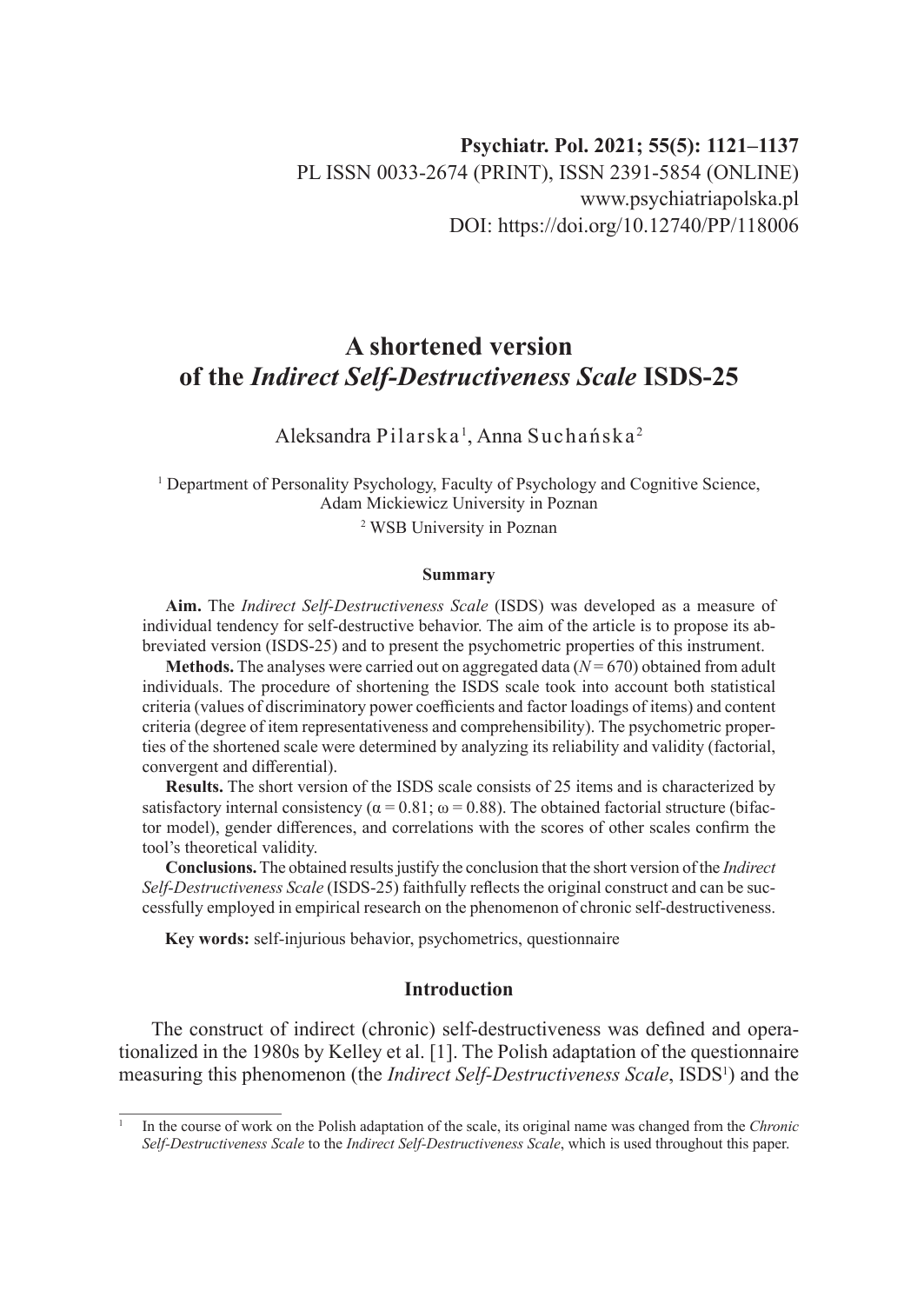phenomenon's confirmed clinical relevance and adaptive significance [2] contributed to the unabated interest in this dysfunctional personality tendency, as attested by the number of publications and unpublished studies. Significant intensification of this tendency enables us to explain and predict individual readiness to comply with the principles of social and health-promoting functioning, such as compliance with medical recommendations or the traffic code. Considering the wide possibilities of use of the ISDS and the current suggestions for limiting the length of such tools, we attempted to abbreviate this scale as well. It is our belief that, apart from yielding purely practical benefits associated with simplifying and shortening the examination procedure, this will make it easier for the scale's users to avoid the recurring mistake of using various parts of the scale for the description of the entire syndrome<sup>2</sup>.

## **Indirect self-destructiveness**

Self-destructiveness is a term used to refer to behaviors or traits with varying clinical presentation and course, such as excessive risk-taking, psychoactive substance abuse, or suicide attempts and suicides. Under the influence of clinical observations in the 1980s, from among the numerous manifestations of self-destructiveness, its particular form was distinguished, characterized by the coexistence of many different, often common behaviors, which makes it less noticeable and more difficult to recognize. Its specificity is determined by its chronic character, which involves ignoring psychosocial and physical risks repeatedly over time and in various situations. This construct, referred to as *indirect* [3], *latent* [4], or *chronic* self-destructiveness, was ultimately defined and operationalized by Kelley et al. [1]. It differs from direct selfdestructiveness in terms of the form and aim of the behavior. Its chronic and transsituational character is accompanied by a lack of direct attacks on oneself with the resulting damage most often only potential or delayed: a side effect rather than the aim of the behavior [2]. For the latter reason, its subintentional character is raised, as the individual's intention is not to attack their body or take their own life, but rather to succumb to desires and impulses despite the psychological, social, or physical costs, which are often denied, rationalized, or minimized by the individual [5]. It should also be strongly emphasized that this construct does not pertain to occasionally neglecting one's health or personal and social affairs or to incidentally engaging in activities with potentially negative consequences, which is a common phenomenon. It is the repetitiveness, diversity, and coexistence of such behaviors that justifies the conclusion that a generalized self-destructive tendency is at play. Situationally conditioned and

<sup>2</sup> According to the theoretical assumption of the ISDS, the criterion for recognizing indirect self-destructiveness is the co-occurrence of behaviors, varied in content and form, whose consequences are potentially harmful [1, 2]. A score that indicates the propensity to undertake behaviors belonging to a particular class of indirectly self-destructive behaviors, e.g., risky behaviors or the use of stimulants, cannot serve as the basis for the recognition of a generalized self-destructive tendency as it does not meet the condition of form diversity and transsituationality. It also does not allow to infer the occurrence of specific behavioral disorders, such as risk-taking behavior or addiction, which should be diagnosed using separate tools that are available in psychology.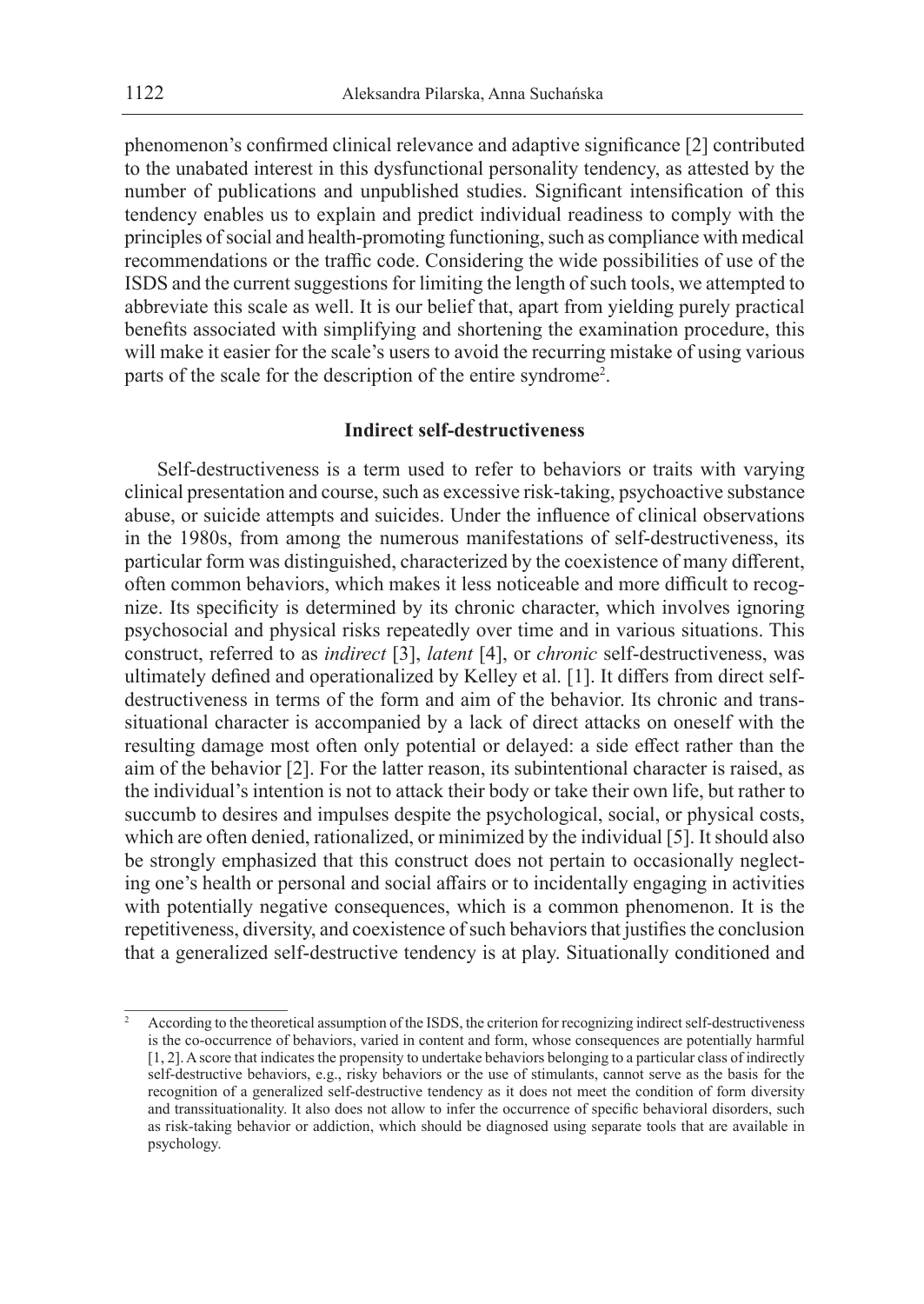incidental behaviors that are potentially harmful, as well as specific classes of selfdestructive behaviors, such as addictions or risk-taking, should, therefore, be clearly distinguished from the personality tendency discussed in this paper [6].

The self-destructive character of the described mode of functioning is indicated not only by its form alone, but also by empirically proven long-term social and health consequences [2]. A number of more recent studies have documented links between indirect self-destructiveness and locus of control [7], suicide attempts [8], mental disorders [9–11], experiences of violence [12, 13], substance abuse [14, 15], sexual orientation [16], insecure attachment style [17, 18], propensity for self-criticism and feelings of shame and guilt [19], as well as deficits in self-control and self-care [18].

#### **Measuring indirect self-destructiveness**

The studies cited above were conducted with the use of either the original or the culturally adapted version of the *Indirect Self-Destructiveness Scale*. It includes 52 items, partly different for women and men, representing five categories of indirectly self-destructive behaviors:  $A1$  – transgression and risk,  $A2$  – poor health maintenance,  $A3$  – personal and social neglects,  $A4$  – carelessness, and  $A5$  – helplessness and passiveness in the face of difficulties. All statements on the questionnaire are assessed on a five-point Likert scale, from A – *strongly agree* to E – *strongly disagree*. The obtained score, ranging from 52 (lowest) to 260 (highest) indicates the intensity of indirect self-destructiveness.

Kelley et al. [1] demonstrated that the tool is highly reliable – its internal consistency coefficients ranged from 0.85 to 0.97 for women and from 0.73 to 0.97 for men, while stability, assessed after an interval of one month, ranged from 0.94 to 0.97 for women and from 0.90 to 0.98 for men. The ISDS scores were predictably associated with factors such as Type A behavior pattern, tendency to cheat, traffic violations, and undergoing prophylactic examinations. The Polish adaptation, like the original, demonstrated satisfactory reliability and accuracy. In the adaptation study [2], the values of the internal consistency coefficient amounted to  $\alpha = 0.80$  in the version for women and  $\alpha = 0.70$  in the version for men. The ISDS has also been translated into Spanish [7], Chinese [7], and Persian [20], among other languages.

### **Aim of the study**

The aim of the present analyses was to construct a shortened version of the ISDS and to determine its basic psychometric properties. The construction of the shortened ISDS also included an attempt to eliminate the gender differences in the measurement of indirect self-destructiveness. The authors of the original scale [1] indicated that this was a possibility, but such a version was never put into use. Therefore, the initial selection of the items was carried out with consideration of the uniformity of item content in the versions for men and women. Further selection of the items for the shortened ISDS was then made on the basis of statistical and content criteria. The evaluation of the items included their internal qualities, or more precisely: their discriminatory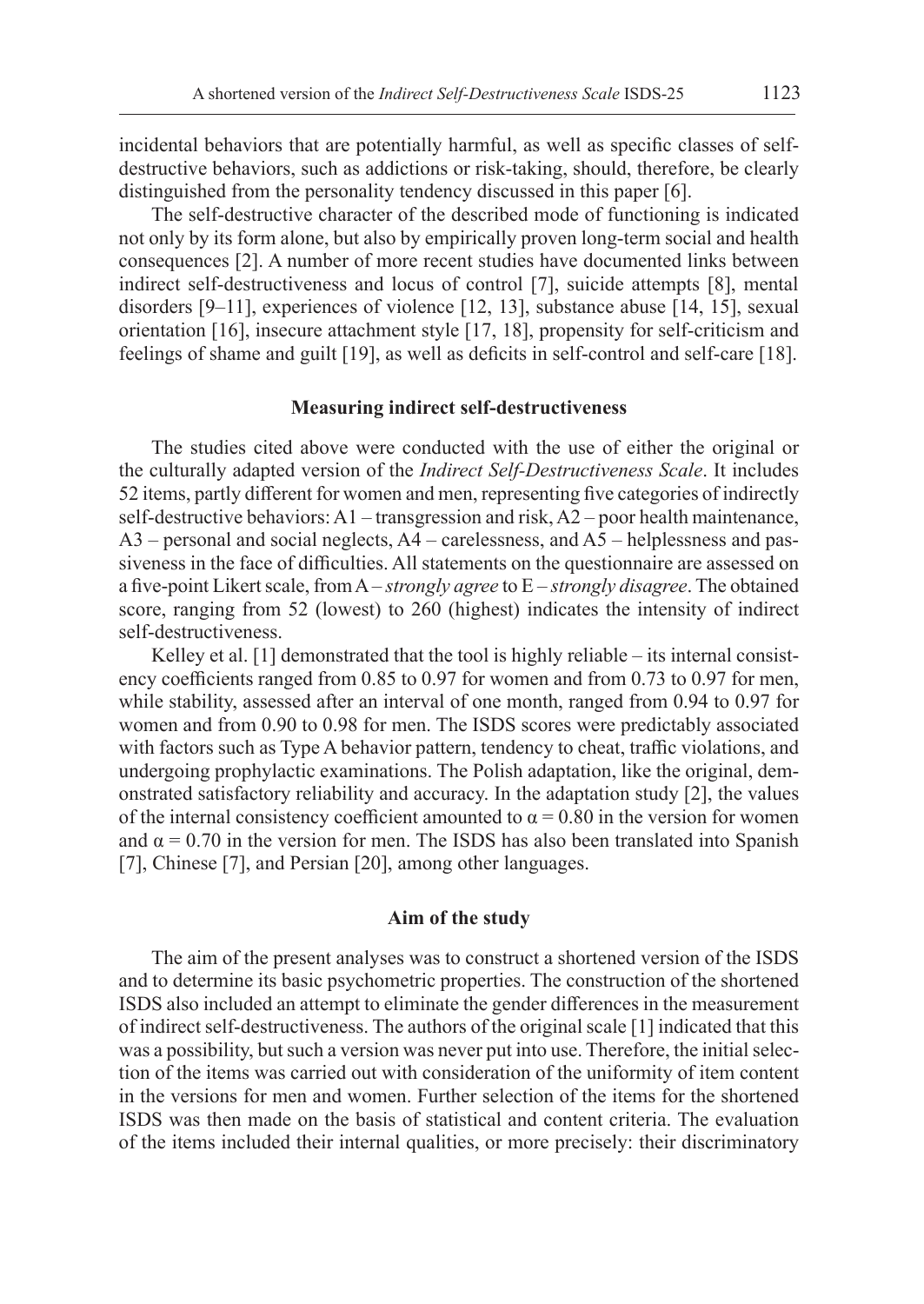power and the values of factor loadings. Following the suggestion by Stanton et al. [21], the judgmental qualities of the items (representativeness and comprehensibility) were assessed as well. The combination of these criteria enabled the selection of the items that most closely reflect the essence of the indirect self-destructiveness construct.

Psychometric development of the shortened ISDS included evaluation of its reliability (Cronbach's α and McDonald's ω) and factorial structure (confirmatory factor analysis, CFA) as well as comparison with the full version. The description of the psychometric properties of the abbreviated scale was complemented by evaluating its convergent and divergent validity. Based on the results of studies published so far [2, 17, 18], an assumption was adopted that the validity of the shortened ISDS would be confirmed by a negative correlation with self-control and self-care skills and a positive correlation with attachment anxiety and avoidance, and cognitive deconstruction. As underscored by both Kelley et al. [1] and Baumeister and Scher [5], the key element of the intrapsychic mechanism of self-destructive behavior is the disruption of the signaling function of anxiety and the inability to expend the effort required for exerting self-control. Conditions for optimal self-regulation are created by a proper caring relationship (attachment relationship) enabling the internalization and development of the ability to provide self-care [6]. Baumeister and Scher's [5] explanation of indirect self-destructiveness with a presentist orientation (i.e., overestimating the present benefits and costs while underestimating the future ones) allows us to expect links between indirect self-destructiveness and the orientation characteristic of cognitive deconstruction [22]. The scores of the shortened ISDS were also expected to be significantly (though weakly, considering the homogeneity of the sample) correlated with age [e.g., 23], and higher scores were expected among men [e.g., 2, 8]. Another expectation was that the shortened ISDS would not show any association with fragile self-esteem or temperamental traits of endurance and reactivity**.** Biologically determined temperament characteristics may increase the risk of development of disturbed behavior patterns; however, they, in themselves, do not constitute a threat of pathology, nor do they determine the behavior regulation abilities of an adult [24]. Fragile selfesteem, on the other hand, expresses increased sensitivity to signals that may indicate a potential source of threat to one's self-esteem [25] and, as such, refers to a different range of phenomena than indirect self-destructiveness. Finally, the structure of correlations was expected to be similar to that of the full ISDS.

## **Material and method**

### Participants

Aggregated data  $(N = 670)$  from four studies were used for the analyses. The aggregated sample included 460 women and 210 men. The gender distribution in the sample was not equal,  $\chi^2(1) = 93.28, p < 0.001$ , and the disproportion was particularly significant in the samples from studies  $1, \chi^2(1) = 58.33, p < 0.001$ , and  $3, \chi^2(1) = 78.75$ ,  $p < 0.001$ . The mean age of the participants was  $M = 23.04$  years (*SD* = 5.34), and the men were, on average, slightly older than the women,  $Z = 2.34$ ,  $p = 0.019$ . The age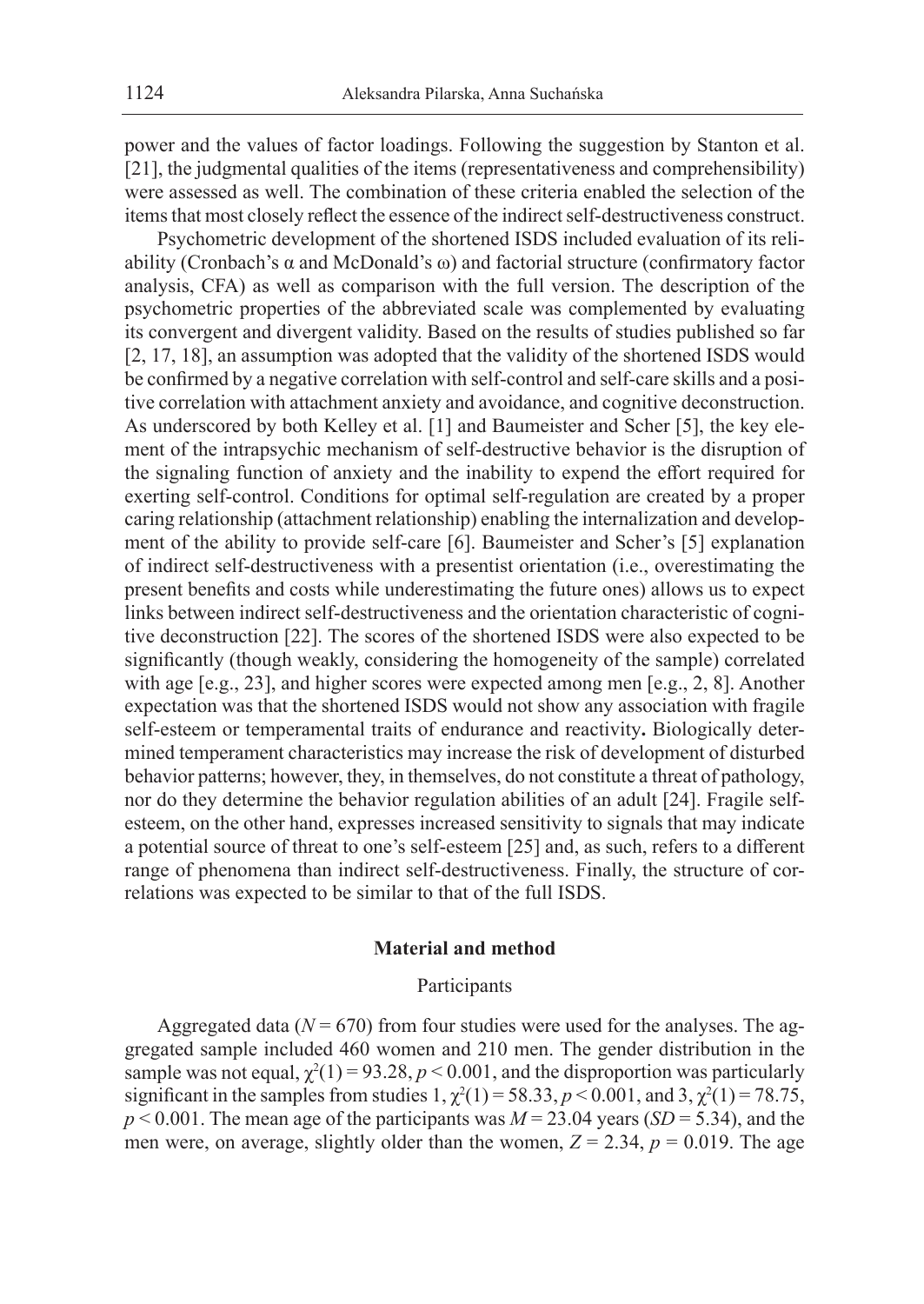differences between men and women were significant in the sample from study 1,  $Z = 4.80, p < 0.001$ , and study 3,  $Z = 3.07, p = 0.002$ . The whole sample included mostly individuals with secondary (68.5%) or higher levels of education (25.8%). The sizes and structures of the individual samples are presented in Table 1. While not representative, the studied group of participants corresponded demographically to the group which had been used to construct the original ISDS and evaluate its psychometric properties  $[1]^3$ .

Participation in the study was voluntary and anonymous. All the participants completed a set of questionnaires, which included, among others, the *Indirect Self-Destructiveness Scale* (ISDS).

|       |     |                 | Age: $M(SD)^c$            |                           |              |
|-------|-----|-----------------|---------------------------|---------------------------|--------------|
| Study | n   | Gender: % women | Women                     | Men                       | Total        |
|       | 158 | 80.4%           | 21.46 (5.09) <sup>a</sup> | 23.57 (4.58) <sup>b</sup> | 21.88 (5.05) |
|       | 141 | 53.2%           | 24.25 (3.00)              | 24.21 (3.86)              | 24.23 (3.42) |
| 3     | 267 | 77.2%           | 24.04 (6.45) <sup>a</sup> | $25.49(6.76)^b$           | 24.38 (6.53) |
| 4     | 104 | 50.0%           | 19.88 (1.00)              | 19.52 (0.58)              | 19.70 (0.83) |
| Total | 670 | 68.7%           | 22.90 (5.45) <sup>a</sup> | $23.33(5.11)^{b}$         | 23.04 (5.34) |

Table 1. **Characteristics of the tested samples**

*Note.* Different superscript letters within rows indicate differences significant at  $p < 0.05$ . Ceven participants did not provide information on age.

#### Measures

One of the aims of the present analyses was to investigate the associations between the shortened ISDS and selected personality variables. Therefore, apart from the original ISDS scale [1, 2], the following tools were used: the *Experiences in Close Relationship Scale* [26, 27] used to measure the attachment dimensions of anxiety  $(\alpha = 0.92)$  and avoidance  $(\alpha = 0.95)$ ; the *Self-Care Competence Questionnaire* [28] intended for measuring capacity for self-care  $(\alpha = 0.90)$ ; the *Self-Control Scale* [29, 30] used to assess capacity for self-control ( $\alpha$  = 0.87); the *Formal Characteristics of Behavior – Temperament Inventory* [24] for measuring emotional reactivity ( $\alpha$  = 0.81) and endurance  $(\alpha = 0.82)$ ; the *Contingent Self-Esteem Scale* [25, 31] for assessing self‑esteem fragility (α = 0.79); and the *Escape from the Self Questionnaire* [32] enabling the measurement of cognitive deconstruction ( $\alpha = 0.79$ ).

It is worth noting at this point that young adults prevail in the group of individuals with the highest intensity of indirect self-destructiveness [1, 23].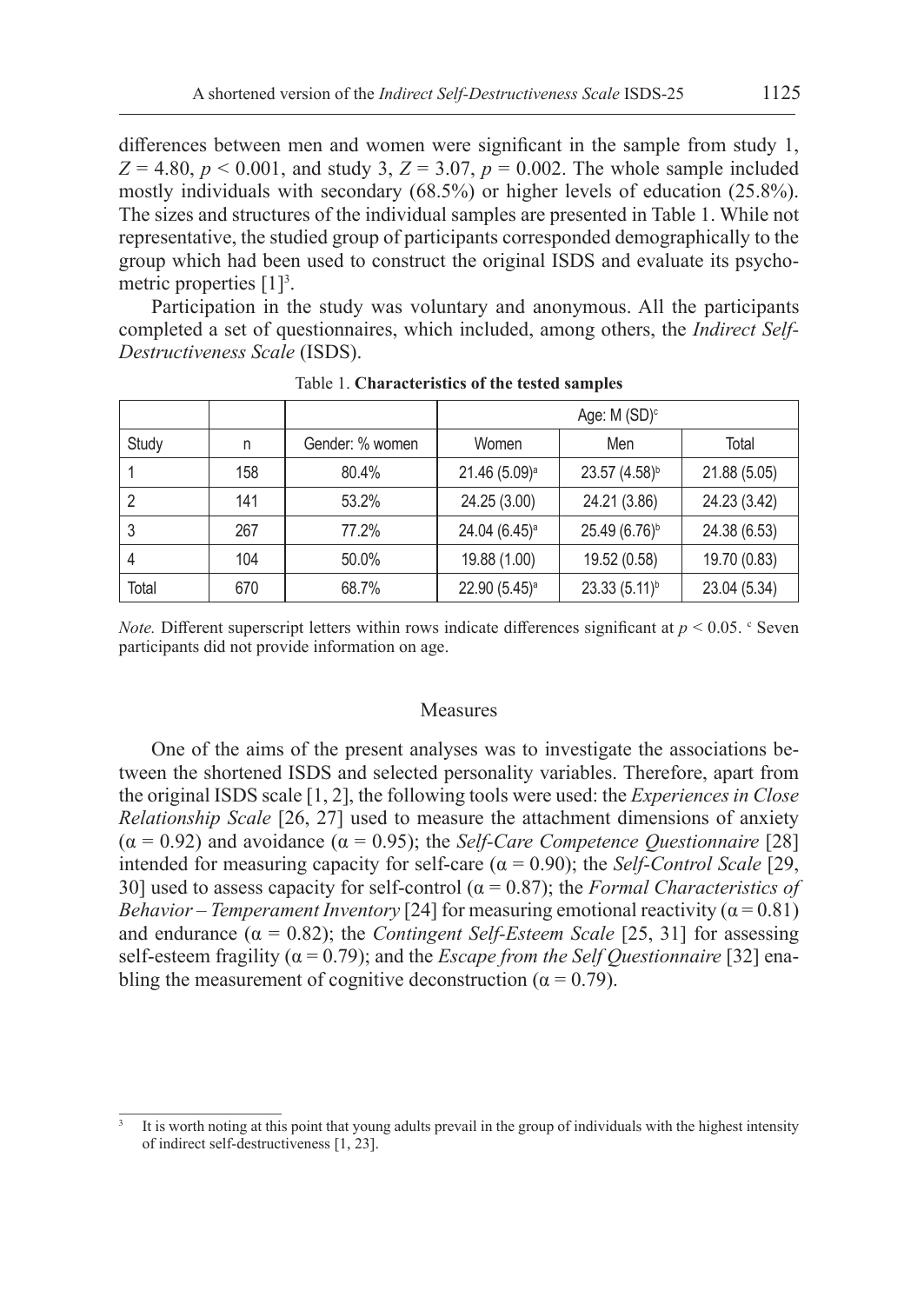## **Results**

The full version of the *Indirect Self-Destructiveness Scale* (ISDS), consisting of 52 items, demonstrated satisfactory internal consistency in all tested samples  $(\alpha = 0.80 - 0.88)$ . Similarly high results were obtained for the reliability of the whole scale measured with McDonald's  $\omega$  coefficient ( $\omega = 0.82$ –0.89). Comparisons between the mean indirect self-destructiveness scores in women and men using the Mann-Whitney *U* test showed significant gender differences:  $Z = 7.19$ ,  $p < 0.001$  in the aggregated sample and, respectively,  $Z = 3.45$ ,  $p = 0.001$ ;  $Z = 2.37$ ,  $p = 0.018$ ; and  $Z = 6.56$ ,  $p < 0.001$  in the samples from studies 1, 2, and 3. The intensity of indirect self-destructiveness was found to be higher among men than among women. The revealed differences are consistent with the results of previous studies [2, 8]. Descriptive statistics are presented in Table 2.

|       | Women |      |                             | Men  |      |                             |
|-------|-------|------|-----------------------------|------|------|-----------------------------|
| Study | α     | ω    | M(SD)                       | α    | ω    | M(SD)                       |
|       | 0.86  | 0.87 | 128.35 (23.20) <sup>a</sup> | 0.86 | 0.86 | 144.88 (22.54) <sup>b</sup> |
|       | 0.88  | 0.88 | 123.67 (22.73) <sup>a</sup> | 0.83 | 0.84 | 132.50 (20.57) <sup>b</sup> |
| 3     | 0.87  | 0.87 | 120.90 (22.48) <sup>a</sup> | 0.84 | 0.85 | 142.08 (22.10) <sup>b</sup> |
| 4     | 0.88  | 0.89 | 132.71 (24.34)              | 0.80 | 0.82 | 135.88 (18.78)              |
| Total | 0.87  | 0.87 | 124.75 (23.24) <sup>a</sup> | 0.82 | 0.84 | 137.93 (21.29) <sup>b</sup> |

Table 2. **Characteristics of the tested samples according to the ISDS scores**

*Note.* Different superscript letters within rows indicate differences significant at  $p < 0.05$ .

Before further analysis, the aggregated sample was randomly divided into two groups. The first (the calibration sample) consisted of 401 individuals (68.8% women) and was used to determine the factorial structure and reduce the number of ISDS items. The second (the validation sample) encompassed 269 individuals (68.4% women) and was used to check the factorial structure and reliability of the questionnaire's abbreviated version.

#### **Construction of the shortened ISDS**

In the first step, 34 items which can be considered the same in both versions of the Polish adaptation of the ISDS were selected. This set included 10 items relating to transgressive and risky behavior (A1; e.g., "I have done dangerous things just for the thrill of it"), 5 items relating to poor health maintenance (A2; e.g., "I usually call a doctor when I'm sure I'm becoming ill"), 11 items relating to personal and social neglects (A3; e.g., "I make promises that I don't keep"), 3 items relating to carelessness (A4; e.g., "I sometimes misplace my keys or wallet"), and 5 items relating to passiveness in the face of difficulties (A5; e.g., "I seem to keep making the same mistakes"). The resulting set of items covered all the behavior categories that were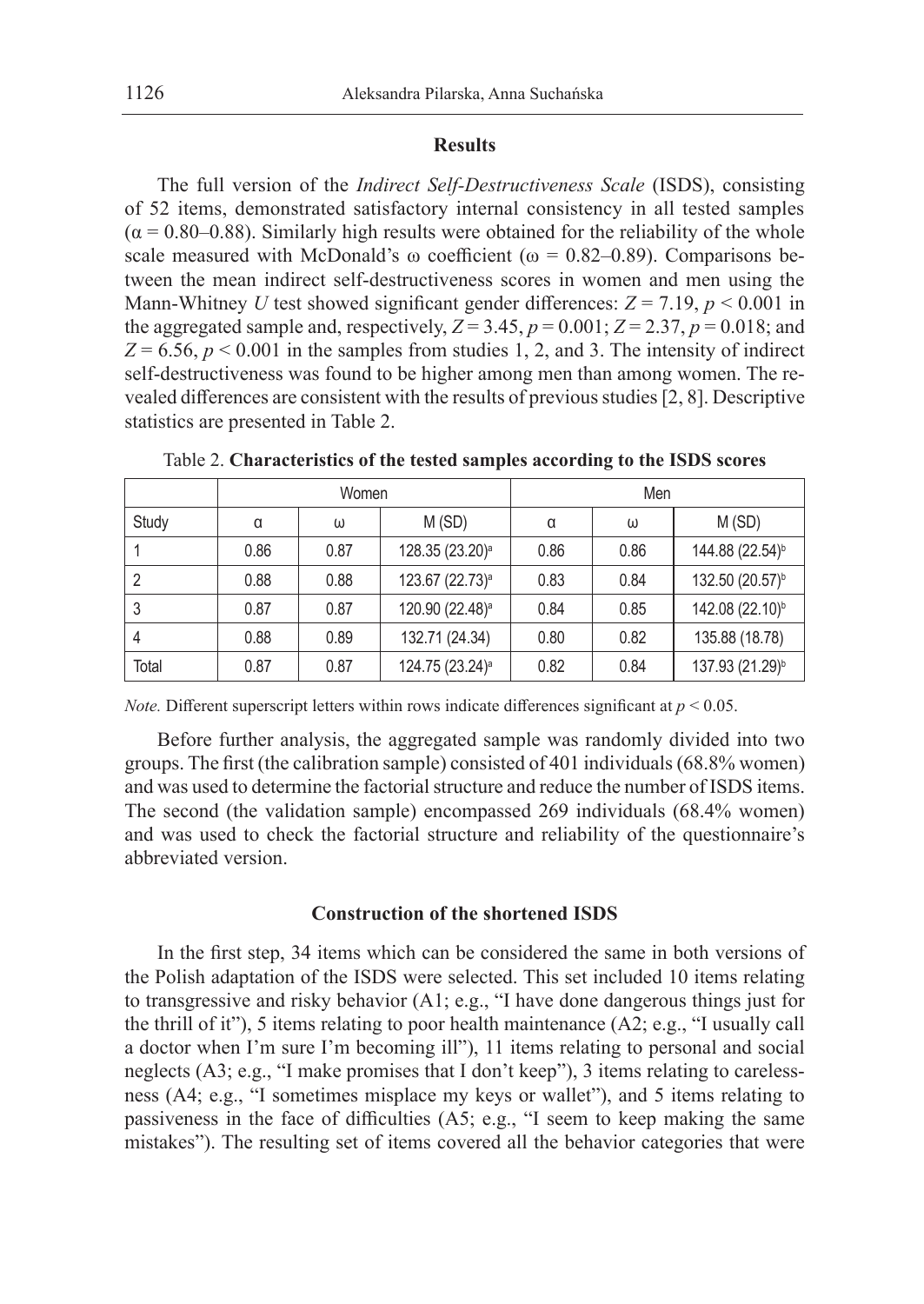considered by Kelley et al. [1] in the original questionnaire and distinguished in its Polish adaptation [2].

The next step was to construct measurement models for the selected set of items. Three models of the scale's latent structure were tested as part of confirmatory factor analysis (CFA). The first was the bifactor model, in which an assumption was adopted that the ISDS could be used to measure both a generalized indirectly self-destructive tendency and various forms of indirectly self-destructive behavior (A1–A5). The assumption of the second model was that latent factors represent theoretical classes of indirectly self-destructive behaviors (A1–A5) which can be correlated with each other. The third model was a global model that assumed a single latent factor behind all items. Graphical diagrams of the tested models are presented in Figure 1.

Following Lubke and Muthén's [33] assumption that the Likert scale is an ordinal scale, the estimation was based on the method of weighted least squares means and variance adjusted (WLSMV). As the  $\chi^2$  test's significance depends on sample size, the estimation of the tested models' goodness of fit was additionally based on the following indexes: *χ*<sup>2</sup> /*df*, RMSEA (*root mean square error of approximation*), SRMR (*standardized root mean square residual*), and CFI (*comparative fit index*). According to the conventional rule of thumb [e.g., 34, 35], the model's fit is adequate when the χ2 /*df* value is lower than 3, the RMSEA and SRMR values are below 0.08, and the CFI value exceeds 0.90. The three models described above are hierarchically nested [36, 37]. The bifactor model is the least restrictive, while the one-factor model is the most limited. To compare the models, the corrected  $\chi^2$  difference test was used [38]. Goodness of fit measures obtained for the three tested models and the results of their comparison are presented in Table 3.

| Model                 | $X^2$      | df  | $\Delta$ $\chi^2$ | $\Delta$ df | RMSEA (Cl <sub>on</sub> )  | <b>SRMR</b> | CFI  |
|-----------------------|------------|-----|-------------------|-------------|----------------------------|-------------|------|
| <b>Bifactor model</b> | 873.23***  | 493 |                   |             | 0.044<br>$(0.039 - 0.049)$ | 0.069       | 0.87 |
| 5-factor model        | 990.92***  | 517 | 150.51***         | 24          | 0.048<br>$(0.043 - 0.052)$ | 0.074       | 0.84 |
| 1-factor model        | 1134.55*** | 527 | 315.49***         | 34          | 0.054<br>$(0.049 - 0.058)$ | 0.080       | 0.80 |

Table 3. **Goodness of fit indices for alternative CFA models for the ISDS items**

*Note. N* = 401; \*\*\* *p* < 0.001

The analysis of the goodness of fit measures shows that, among the three models tested, the one that best reflects the relationships between items is the bifactor model  $-$  the values of  $\chi^2/df(1.77)$ , RMSEA (0.04), and SRMR (0.07) met the adopted criteria, while the CFI value (0.87) was only slightly below the assumed threshold. This model was found to be significantly better than the five-factor model,  $\Delta \chi^2 = 150.51$ ,  $\Delta df = 24$ ,  $p < 0.001$ , and the one-factor model,  $\Delta \chi^2 = 315.49$ ,  $\Delta df = 34$ ,  $p < 0.001$ . For all items except one ("It's easy to get a raw deal from life",  $\lambda = 0.09$ ), the general factor loadings were statistically significant at a level of at least  $p = 0.01$ . The values of the general factor loadings ranged from 0.09 to 0.60 ( $M = 0.38$ ), and amounted to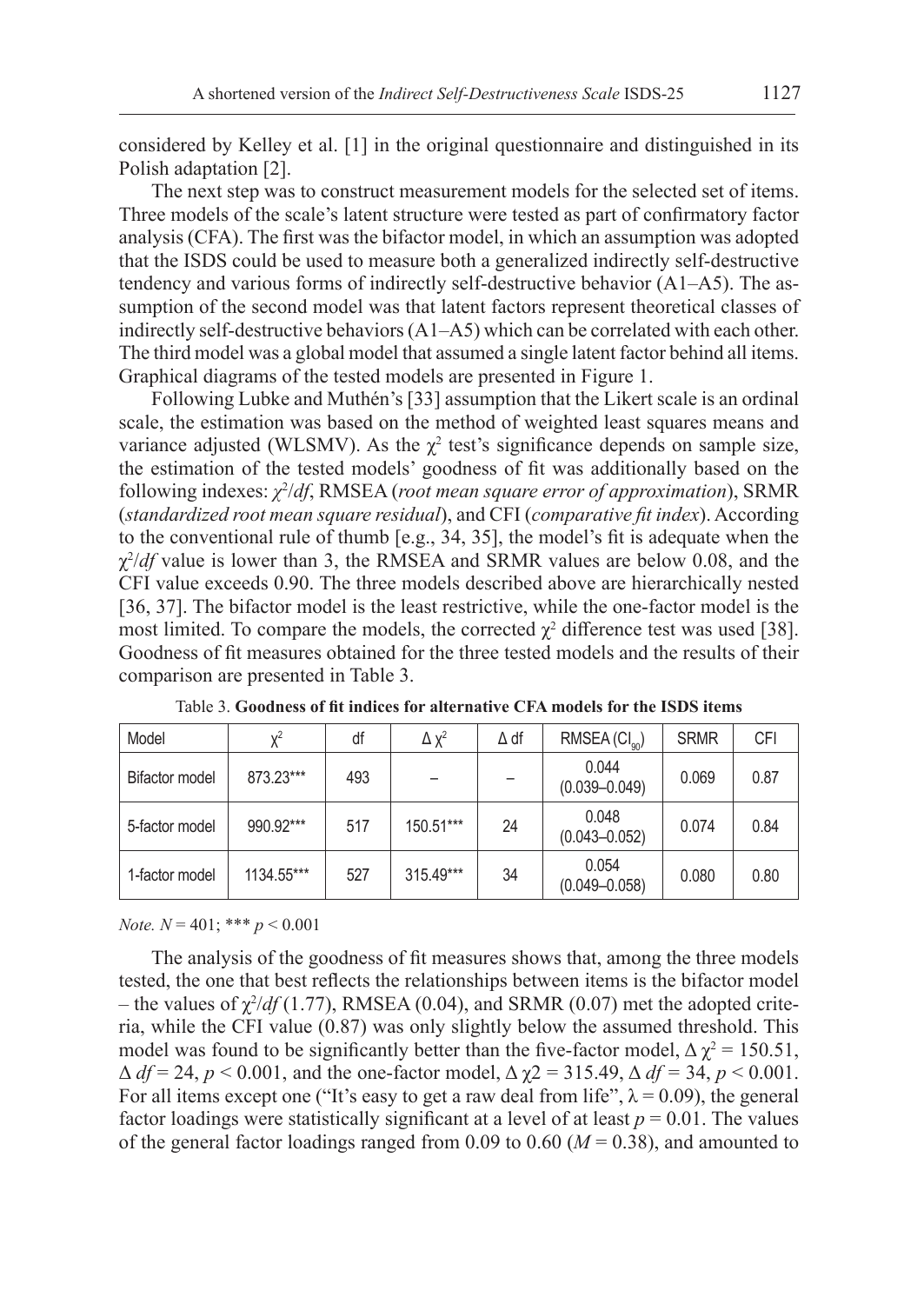

Figure 1. **Diagram of the models tested in the confirmatory factor analysis**

at least 0.30 for the vast majority of items (28 items). Most items (24 items) loaded on the general factor more strongly than specific factors. The loadings of specific factors ranged from 0.01 to 0.75 and were on average lower by 0.10 than the general factor loadings.

Reliability was analyzed using the traditional measure of internal consistency – Cronbach's α as well as McDonald's ω. Reliability for the total score estimated by both methods was high and amounted to  $\alpha = 0.83$  and  $\omega = 0.89$ . Since the results of confirmatory analyses suggest the existence of a bifactor structure, the values of  $\omega_{h}$ and  $\omega$ <sub>s</sub> coefficients were estimated as well in order to compare common and specific variance. The value of the hierarchical omega, representing the saturation of the scale's scores with the general factor, reached the value of  $\omega_h = 0.79$ . This factor represented 89.4% of the variance common among all items. The values of the  $\omega$  coefficient, which enables assessment of the reliability of each specific factor after controlling for the general factor, ranged from 0.17 to 0.29. The obtained results ( $\omega_h > 0.70$  and  $\omega$ <sub>s</sub> < 0.50) suggest that the scale is essentially one-dimensional, while the substantive significance of isolated specific factors that is independent of the general factor is relatively small [39]. For each item, the coefficient of discriminatory power was also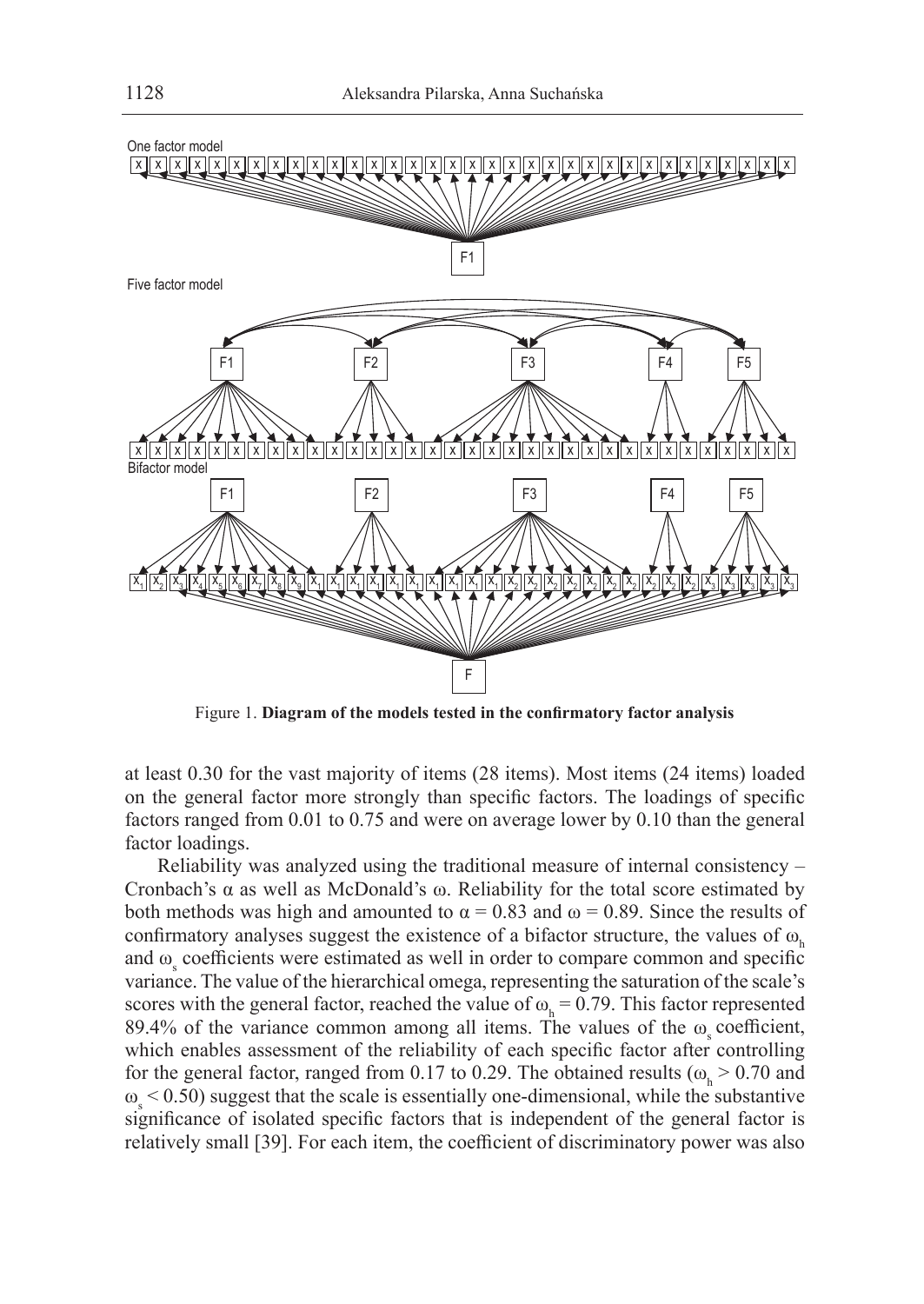calculated. The obtained values ranged from  $rit = 0.12$  for the item "It's easy to get a raw deal from life" (belonging to the category of personal and social neglects) to *rit*  $= 0.52$  for the item "I do things I know will turn out badly" (belonging to the category of passiveness in the face of difficulties). It is worth noting here that removing the items with the weakest coefficients of discriminatory power did not improve internal consistency.

As part of further analysis, all ISDS items were evaluated by judges to check their content validity and comprehensibility. The judges were three psychologists familiar with the theoretical framework of indirect self-destructiveness. Using a 7-point scale, the judges estimated the extent to which the items represented the content of the measured construct and were understandable to individuals with a level of education slightly lower than their own. The agreement between the judges' assessments was satisfactory. The values of Kendall's coefficients of concordance (Kendall's *W*) for the assessments amounted to  $W = 0.65$ ,  $\chi^2(33) = 64.07$ ,  $p = 0.001$  with regard to item representativeness and  $W = 0.59$ ,  $\chi^2(33) = 58.27$ ,  $p = 0.004$  with regard to item comprehensibility. The judges' ratings were lowest for the validity of two items from the category of personal and social neglects ("It's easy to get a raw deal from life",  $M = 4.00$ ,  $SD = 1.73$ ; "I hate any kind of schedule or routine",  $M = 4.33$ ,  $SD = 0.58$ ) and one item from the category of helplessness and passiveness in the face of difficulties ("I have frequently fallen in love with the wrong person",  $M = 4.33$ ,  $SD = 2.08$ ). According to the judges' assessments, the least comprehensible item was "Life can be pretty boring" from the category of transgressive and risky behavior  $(M = 4.67, SD = 2.31)$ .

Ultimately, 25 items were included in the abbreviated version of the scale. Under the assumption that items with factor loadings lower than 0.30 are insufficiently representative for the relevant factors [40], the items whose general factor loadings did not exceed this threshold were removed. The items with the lowest coefficients of discriminatory power (*rit* < 0.20 [41]) were also excluded, as were the items which were deemed by the judges to be the least valid or understandable. The abbreviated ISDS-25 scale created in this fashion included 7 items relating to transgressive and risky behavior (A1), 4 items relating to poor health maintenance (A2), 8 items relating to personal and social neglects (A3), 2 items relating to carelessness (A4), and 4 items relating to helplessness and passiveness in the face of difficulties (A5).

#### **Validation of the shortened ISDS**

Confirmatory factor analysis was carried out as the first step to validate the ISDS-25. Its aim was to check the goodness of fit between the data and the assumed bifactor model and to compare it with alternative structure models – the five-factor model and the one-factor model. The model's parameters were estimated using the WLSMV method. The goodness of fit was assessed on the basis of the indicators discussed earlier. The obtained results are presented in Table 4.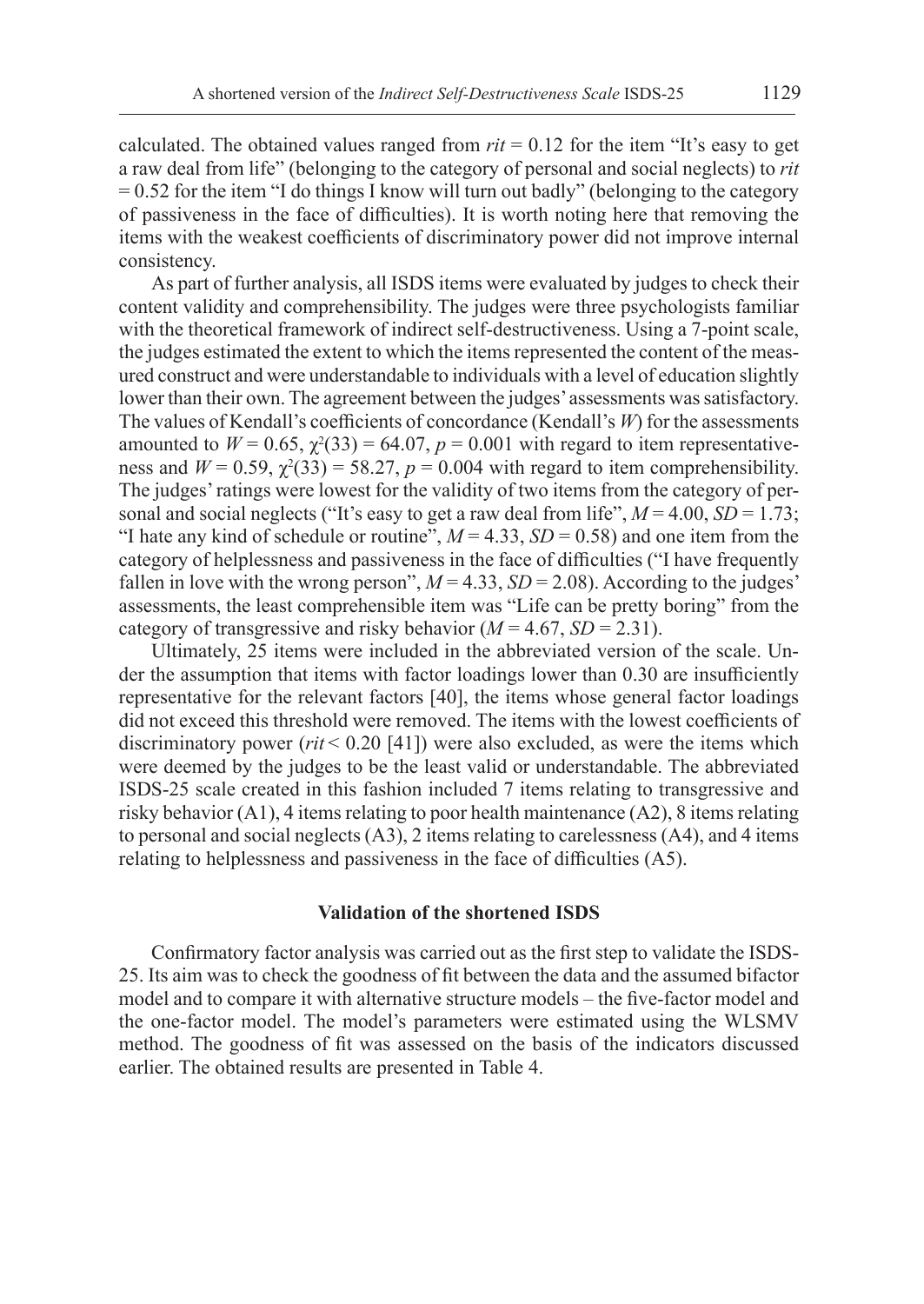| Model                 | $X^2$     | df  | $\Delta \chi^2$ | $\Delta$ df | RMSEA (Cl <sub>on</sub> )  | <b>SRMR</b> | <b>CFI</b> |
|-----------------------|-----------|-----|-----------------|-------------|----------------------------|-------------|------------|
| <b>Bifactor model</b> | 402.17*** | 251 |                 |             | 0.047<br>$(0.039 - 0.056)$ | 0.075       | 0.90       |
| 5-factor model        | 396.77*** | 266 | 19.23           | 15          | 0.043<br>$(0.034 - 0.051)$ | 0.075       | 0.91       |
| 1-factor model        | 528.11*** | 275 | 140.26***       | 24          | 0.059<br>$(0.051 - 0.066)$ | 0.089       | 0.83       |

Table 4. **Goodness of fit indices for alternative CFA models for the ISDS-25 items**

*Note. N* = 269; \*\*\* *p* < 0.001

The analysis of the goodness of fit measures suggests that both the bifactor model and the model involving five correlated factors meet the adopted criteria. The values of the goodness of fit parameters are similar in both cases, and the  $\chi^2$  difference test has not revealed any statistically significant difference between them,  $\Delta \chi^2 = 8.52$ ,  $\Delta df = 15$ ,  $p = 0.901$ . Both models were significantly better than the one-factor model:  $\Delta \chi^2 = 141.63$ ,  $\Delta df = 24$ ,  $p < 0.001$  for the bifactor model and  $\Delta \chi^2 = 116.26$ ,  $\Delta df = 9$ ,  $p < 0.001$  for the five-factor model. It should be noted, however, that in the case of the five-factor model, the covariance matrix was not positively defined, which indicates excessive correlations between latent factors. Analysis of the correlation matrix showed that the factors of poor health maintenance and passiveness the face of difficulties were undistinguishable  $(r = 1.02)$ . Analysis of the modification indexes demonstrated that the covariance between these factors concerns mainly the relationship between the items "I usually call a doctor when I'm sure I'm becoming ill" (A1) and "Sometimes I don't seem to care what happens to me" (A4). In view of the above, the bifactor model should be considered as best suited to the data.

The analysis of factor loadings indicated that all items loaded on the general factor in a statistically significant way ( $p < 0.01$ ). The values of the general factor loadings ranged from 0.24 (item "Using contraceptives is too much trouble") to 0.58 (item "I seem to keep making the same mistakes"). The average value of the general factor loadings was 0.41, and of the specific factors loadings: 0.33. Most items (17 items) loaded more on the general factor than on the specific factors.

The coefficient of internal consistency for the whole questionnaire was  $\alpha = 0.81$ , while the omega coefficient amounted to  $\omega = 0.88$ . Both coefficients indicate that the scale meets the criteria for a reliable research tool. In order to determine whether specific factors carry a significant part of the common variance or whether the scale is essentially one-dimensional, the  $\omega_h$  and  $\omega_s$  coefficients were calculated. The value of the hierarchical omega was  $\omega_h = 0.76$ , and the  $\omega_h/\omega$  quotient was 0.87, indicating a prevailing significance of the general factor in explaining the common variance of all positions. The values of the  $\omega_s$  coefficient for the specific factors were within the range from 0.02 to 0.40. The obtained results demonstrate that the significance of factors corresponding to particular classes of indirectly self-destructive behavior is significantly lower than that of the general factor. The average value of the items' discriminatory power coefficient was 0.34, although the discriminatory power of two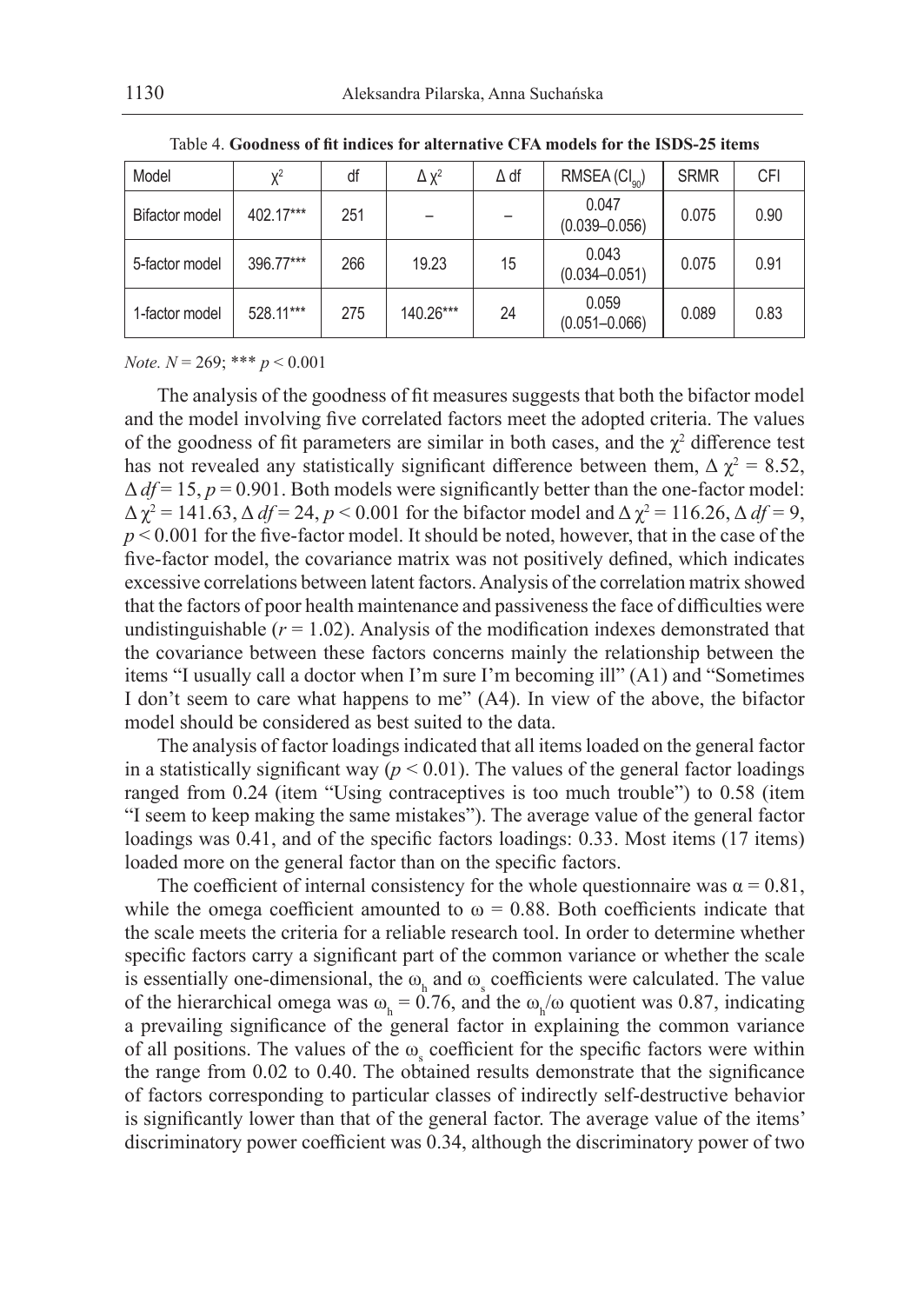items was at the lower limit of usefulness (*rit* = 0.17 and *rit* = 0.18). Removing the items with the weakest correlations with the overall score would not contribute to improving the scale's internal consistency.

Subsequently, the validity of the ISDS-25 was assessed on the basis of correlations with scores obtained with other scales. First, the correlations between the new, abbreviated version and the full version were checked. The correlation for the aggregated sample was  $r = 0.94$ ,  $p \le 0.001$ , and the correlation for each sample of participants ranged from  $r = 0.93$  (study 1) to  $r = 0.95$  (study 4). The observed strong correlations between the results of both scales indicate their convergence – the scores of the abbreviated ISDS explained 87.3-89.9% of the variance of the scores obtained with the full ISDS.

In addition to the data obtained with the original ISDS, data collected with measures of self-control capacity, self-care competences, attachment, cognitive deconstruction, fragile self-esteem, and temperament were used. The results of these analyses are presented in Table 5.

| Variable                    | n   | <b>ISDS</b> | ISDS-25    | Fisher's Z |
|-----------------------------|-----|-------------|------------|------------|
| Gender <sup>a</sup>         | 667 | $0.26***$   | $0.29***$  | 0.65       |
| Age                         | 660 | $-0.13***$  | $-0.09*$   | 0.77       |
| Self-control                | 296 | $-0.56***$  | $-0.55***$ | 0.21       |
| Self-care competences       | 139 | $-0.46***$  | $-0.45***$ | 0.11       |
| Attachment anxiety          | 139 | $0.45***$   | $0.43***$  | 0.23       |
| Attachment avoidance        | 139 | $0.29***$   | $0.27***$  | 0.22       |
| Cognitive deconstruction    | 104 | $0.48***$   | $0.49***$  | 0.08       |
| Endurance                   | 157 | 0.01        | $-0.01$    | 0.19       |
| <b>Emotional reactivity</b> | 157 | 0.05        | 0.06       | 0.14       |
| Fraqile self-esteem         | 104 | 0.08        | 0.07       | 0.09       |

Table 5. **Correlations for the full and shortened versions of the ISDS**

*Note.* a Gender was coded as  $0 =$  women,  $1 =$  men. \*  $p < 0.05$ , \*\*\*  $p < 0.001$ 

As indicated by the data in Table 5, the structure of the results is as expected for all variables measured. In order to check whether there are any statistically significant differences in association strength between the included variables and indirect selfdestructiveness measured with the shortened and full version, Fisher's transformation of correlation coefficients and Fisher's *Z* test were used. The conducted analyses prove that the correlation values for the shortened and full versions of ISDS do not differ from each other.

In further analysis, mean values and standard deviations were calculated for the ISDS-25 scores among women and men. In order to estimate the significance of differences between the groups, the Mann-Whitney *U* test was used. The obtained results are presented in Table 6. In line with the results of the full scale, men had higher levels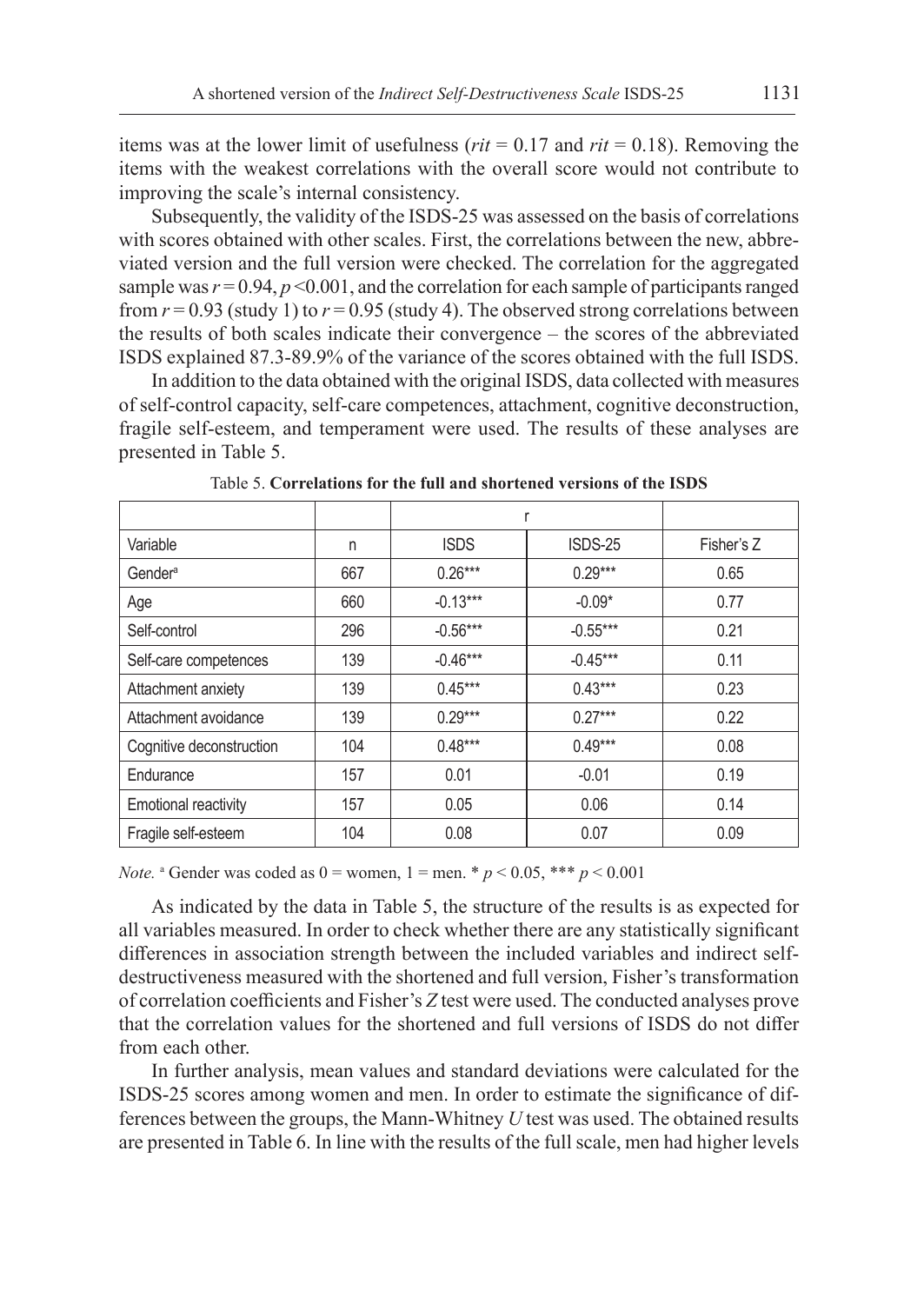of indirect self-destructiveness than women:  $Z = 8.03$ ,  $p < 0.001$  for the aggregated sample;  $Z = 3.62$ ,  $p < 0.001$  for the sample in study 1;  $Z = 2.61$ ,  $p = 0.009$  for the sample in study 2; and  $Z = 6.99$ ,  $p < 0.001$  for the sample in study 3. The scores of the ISDS-25 scale in the whole group ranged from 27 to 100, with the mean at *M* = 57.24  $(SD = 13.22)$ . Table 6 also shows the number of individuals with the highest scores, with the cut-off points set at the values of one and two standard deviations from the mean. In comparison to women, men were more than twice as likely to achieve the highest scores of indirect self-destructiveness.

|                | Women                      | Men                        |
|----------------|----------------------------|----------------------------|
| Study          | M(SD)                      | M(SD)                      |
|                | 56.27 (12.89) <sup>a</sup> | 66.39 (13.83) <sup>b</sup> |
| $\overline{2}$ | 53.95 (12.46) <sup>a</sup> | 58.94 (12.09) <sup>b</sup> |
| 3              | 52.87 (12.44) <sup>a</sup> | 66.16 (11.80) <sup>b</sup> |
| 4              | 58.54 (13.56)              | 62.42 (10.68)              |
| Total          | 54.62 (12.81) <sup>a</sup> | 62.99 (12.27) <sup>b</sup> |
| ISDS-25        | $n$ (%)                    | $n$ (%)                    |
| $> M + 1SD$    | 53 (11.5)                  | 55 (26.2)                  |
| $> M + 2SD$    | 9(2.0)                     | 9(4.3)                     |

*Note.* Different superscript letters within rows indicate differences significant at  $p < 0.01$ .

### **Discussion of the results**

The analyses presented in the article served to construct and validate a shortened version of the *Indirect Self-Destructiveness Scale* (ISDS-25). They were inspired by the recently recurring questions whether it is valid to abbreviate existing tools [e.g., 42]. Given that modern research projects involve numerous tools, which often significantly increase the duration of examinations, the search for ways to shorten this duration is in the interest of both participants and researchers. The use of abbreviated versions of questionnaires is particularly important in the study of individuals who are ill or easily fatigued, or have difficulties with maintaining focus. Another advantage of abbreviated questionnaires comes in the form of lower costs of research. Notwithstanding, the use of abbreviated measures entails a risk of compromising the quality of the measurement – reducing the number of items may reduce a method's validity and reliability. As the psychological (especially personality-related) differences between the sexes are becoming blurred [43], there is also the question whether it is justified to differentiate the content of certain tests according to gender. It is unclear why no attempt has been made so far to create a gender-neutral version of the ISDS despite the suggestion by the authors of the original scale [1]. It would, of course, require a demonstration that the differences between the results of men and women obtained using the full version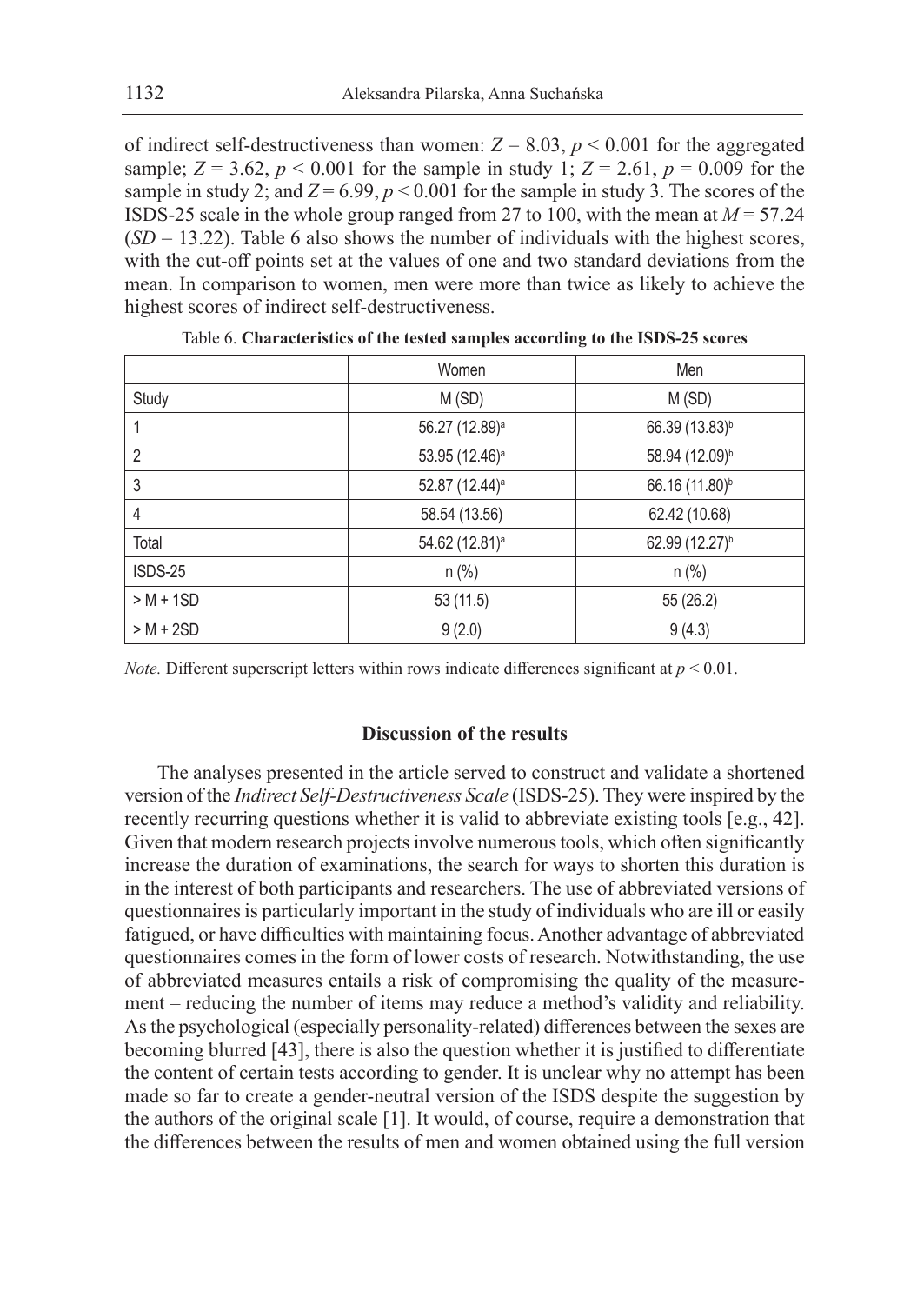also occur when using the version limited to items concerning the manifestations of indirect self-destructiveness typical of both sexes.

With this in mind, the selection of items for the shortened version of the *Indirect Self-Destructiveness Scale* was carried out on the basis of several criteria. Firstly, the development of the abbreviated version was aimed at eliminating the gender differences from the measurement of indirect self-destructiveness – the shortened version of the scale included only those items that had been included in both gender versions. Secondly, items whose content reflected the diversity of indirect self-destructiveness indicators that were present in the full ISDS and which accurately represented the content universe of this construct were preferred. Care was taken to ensure that the items were understandable for individuals with different levels of education. Finally, the selected items had to meet the prerequisites of psychometric goodness of fit. The combination of the above criteria led to the development of the proposed version of the scale: identical for both genders and consisting of 25 items that measure the indirectly self-destructive tendency accurately and reliably.

The results of the analysis of the psychometric properties of the shortened ISDS indicate that the scale is characterized by satisfactory reliability and theoretical validity. Confirmatory analysis has demonstrated that the bifactor model represents the factorial structure of the scale better than the five-factor and one-factor models. The model assumes the existence of six orthogonal factors of which one (the general factor) is loaded by all the items on the questionnaire, while the other five (specific factors) are loaded by items relating to particular forms of indirectly self-destructive behavior. The values of all the considered goodness of fit parameters indicate acceptable goodness of fit of the adopted model.

The reliability of the ISDS-25 was evaluated on the basis of Cronbach's α and McDonald's ω. The values of both these coefficients confirm that the ISDS-25 is highly reliable. Estimations of the percentage of total score variance related to the general factor alone and to the specific factors alone indicated that the scores were significantly saturated with the general factor, while the specific reliability of the specific factors varied, but was invariably low. This leads to the conclusion that, despite the existence of specific factors, the ISDS-25 scale is essentially one-dimensional – it measures a generalized tendency for indirect self-destructiveness, and this is the purpose for which it should be used.

Subsequent analyses verified the convergent and divergent validity of the ISDS-25. The construct's convergent validity was confirmed by the positive association with cognitive deconstruction and attachment anxiety and avoidance, as well as by the negative association with self-control and self-care capacity. Divergent validity was demonstrated by the lack of significant correlations between the ISDS-25 and fragile self-esteem, endurance, or reactivity. In addition, the predicted association between indirect self-destructiveness and age as well as differences in the results obtained by women and men were demonstrated. Also of note are the similar correlation structures obtained for the abbreviated and full versions of the ISDS as well as the very high correlation between the results of both versions.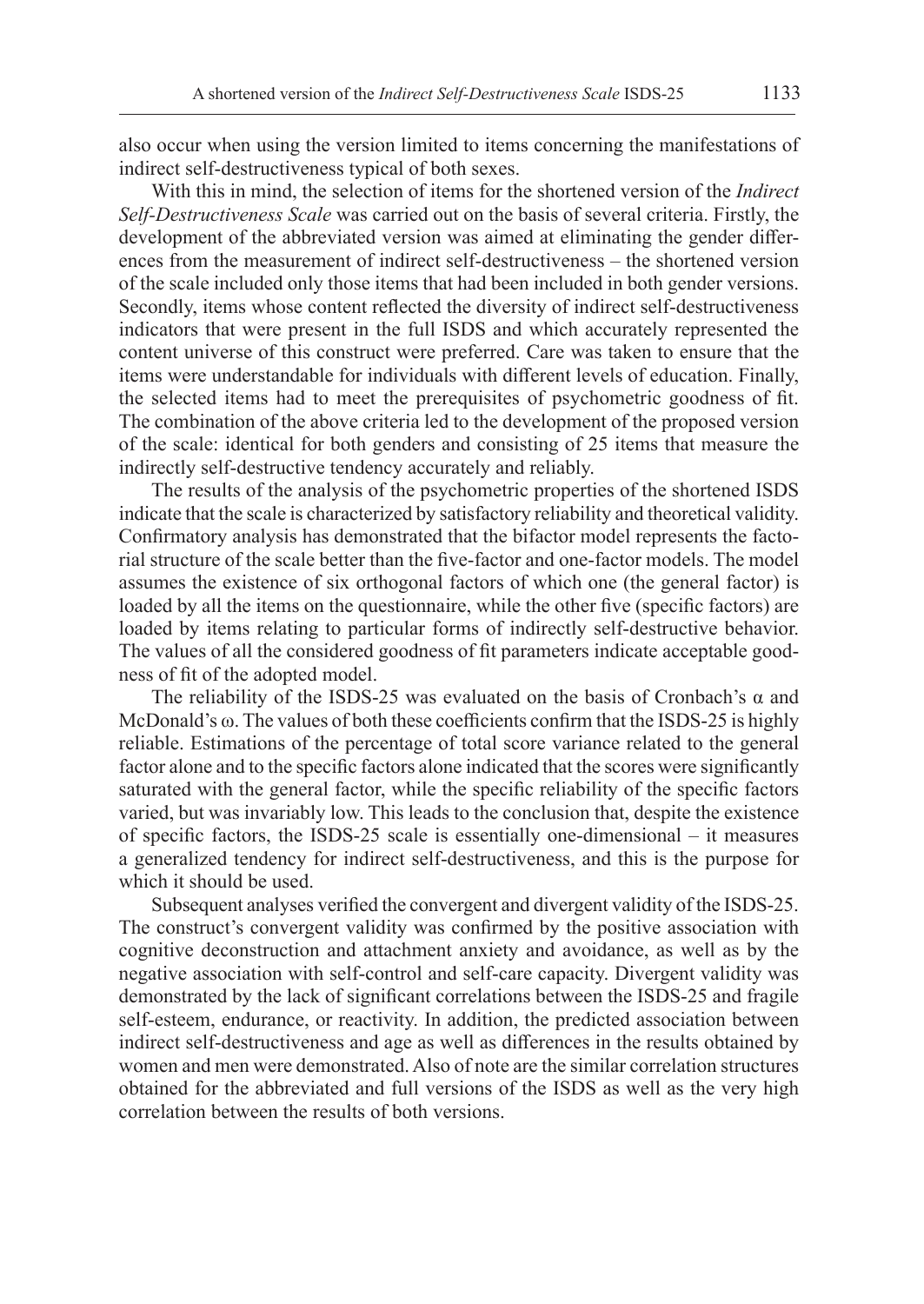### **Conclusions**

In summary, the analysis showed that the shortened and gender-neutral ISDS-25 meets the requirements of reliability and validity and describes the differences between women and men to the same extent as the full version. The obtained results allow us to conclude that the shortened scale can be used in scientific research to differentiate individuals in terms of the indirectly self-destructive tendency.

#### *Acknowledgments*

*We would like to extend our thanks to dr Anna Kubiak, mgr Jagoda Brzeg, and mgr Agata Celejewska for their help in gathering the data.*

## **References**

- 1. Kelley K, Byrne D, Przybyla DPJ, Eberly C, Eberly B, Greendlinger V et al. *Chronic selfdestructiveness: Conceptualization, measurement, and initial validation of the construct*. Motiv. Emot. 1985; 9(2): 135–151.
- 2. Suchańska A. *Przejawy i uwarunkowania psychologiczne pośredniej autodestruktywności*. Poznań: Wydawnictwo Naukowe UAM; 1998.
- 3. Farberow N. *The many faces of suicide: Indirect self-destructive behavior*. New York: McGraw-Hill; 1980.
- 4. Lee DE. *Alternative self-destruction*. Percept. Mot. Skills 1985; 61(3): 1065–1066.
- 5. Baumeister RF, Scher SJ. *Self-defeating behavior patterns among normal individuals: Review and analysis of common self-destructive tendencies*. Psychol. Bull. 1988; 104(1): 3–22.
- 6. Suchańska A. *W poszukiwaniu wyjaśnień samoniszczenia. Samoniszczenie a kompetencje samoopiekuńcze*. For. Oświat. 2001; 2(25): 61–73.
- 7. Kelley K, Cheung F, Rodriguez-Carrillo P, Singh R, Wan CK, Becker MA. *Chronic self-destructiveness and locus of control in cross-cultural perspective*. J. Soc. Psychol. 1986; 126(5): 573–577.
- 8. Tsirigotis K, Gruszczyński W, Tsirigotis-Maniecka M. *Differentiation of indirect self-destructiveness due to sex (gender) in individuals after suicide attempts.* Psychiatr. Pol. 2015; 49(3): 529–542.
- 9. D'Alessandro M, Lester D. *Self-destructiveness and manic-depressive tendencies*. Psychol. Rep. 2000; 87(2): 466.
- 10. Sławińska A, Orzechowska A, Florkowski A. *Ocena występowania autodestruktywności pośredniej u osób z rozpoznaniem zaburzeń depresyjnych i lękowych*. Psychiatr. Psychol. Klin. 2018; 18(2): 146–159.
- 11. Tsirigotis K, Gruszczynski W, Tsirigotis-Maniecka M. *Psychopathological predictors of indirect self-destructiveness in patients with schizophrenia*. Psychiatr. Q. 2016; 87(1): 155–164.
- 12. Boudewyn AC, Liem JH. *Childhood sexual abuse as a precursor to depression and selfdestructive behavior in adulthood*. J. Trauma. Stress 1995; 8(3): 445–459.
- 13. Tsirigotis K, Łuczak J. *Indirect self-destructiveness in women who experience domestic violence*. Psychiatr. Q. 2018; 89(3): 521–532.
- 14. Pilarska A, Pilarski R. *Zasoby odpornościowe i czynniki ryzyka a używanie alkoholu i marihuany w okresie wczesnej dorosłości*. Alcohol. Drug Addict. 2015; 28(1): 23–35.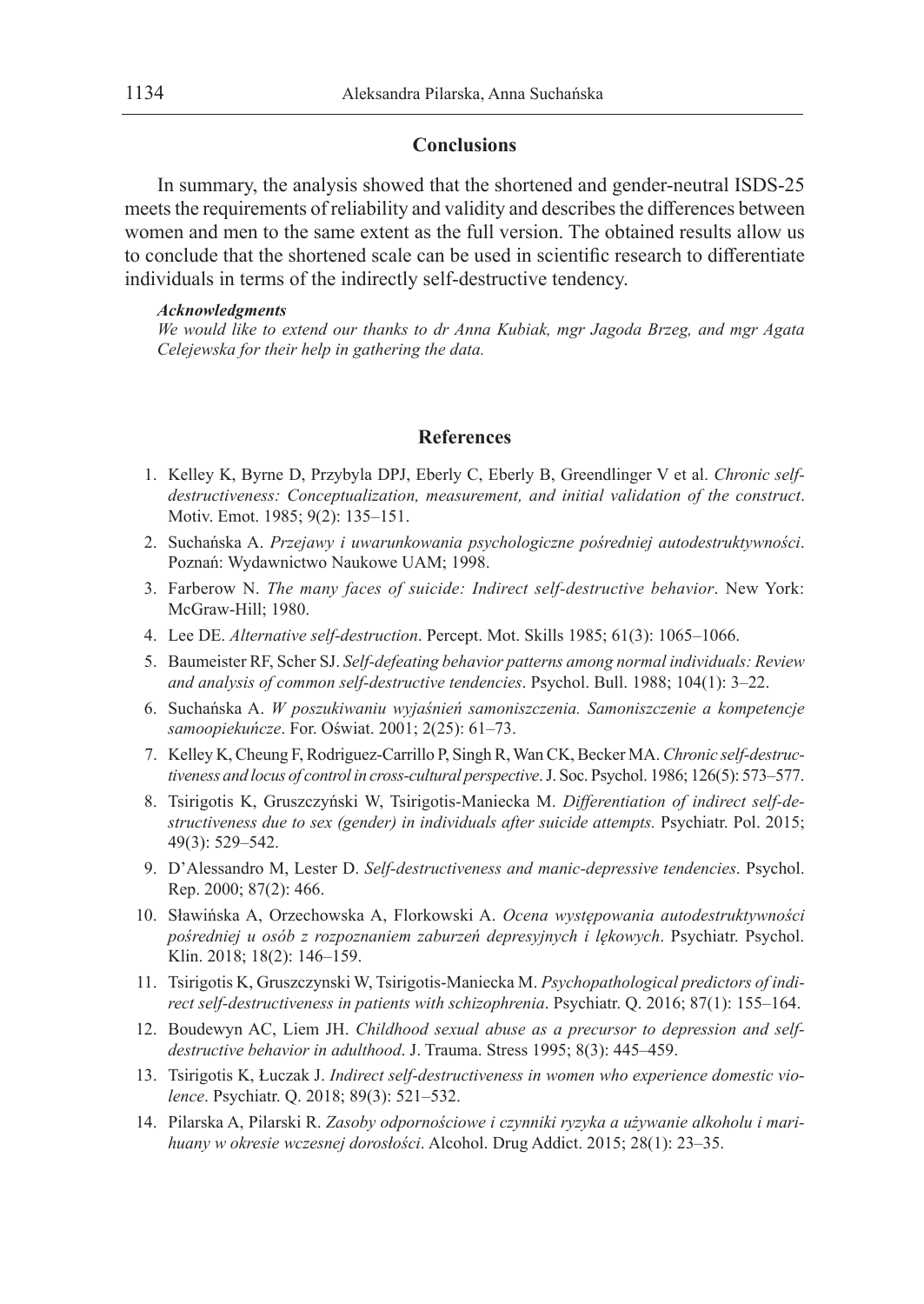- 15. Tsirigotis K, Gruszczyński W, Kruszyna M, Tsirigotis-Wołoszczak M. *Autodestruktywność pośrednia u osób uzależnionych od narkotyków*. Alcohol. Drug Addict. 2009; 22(2): 119–128.
- 16. Tsirigotis K, Gruszczyński W, Tsirigotis-Maniecka M. *Indirect self-destructiveness in homosexual individuals.* Psychiatr. Pol. 2015; 49(3): 543–557.
- 17. Schwark A, Cierpiałkowska L. *Autodestruktywność pośrednia a styl przywiązania*. Czas. Psychol. 2016; 22(1): 73–80.
- 18. Suchańska A, Pilarska A, Brzeg J. *Przywiązanie i kompetencje samoopiekuńcze w wyjaśnianiu pośredniej autodestrukcyjności*. Psychol. Roz. 2019; 24(1): 43–51.
- 19. Mousavi AS, Azadfalah P, Dehghani M, Farahani H. *Prediction of self-destruction based on depression symptom, internalized self-criticism, shame and guilt, and differences between men and women*. Int. J. Behav. Sci. 2016; 10(2): 106–111.
- 20. Mousavi AS, Azadfalah P, Farahani H, Dehghani M. *The validity, reliability and factorial structure of the Chronic Self-Destructiveness Scale (CSDS)*. Iran. J. Psychiatry Clin. Psychol. 2015; 21(2): 132–143.
- 21. Stanton JM, Sinar EF, Balzer WK, Smith PC. *Issues and strategies for reducing the length of self-report scales*. Pers. Psychol. 2002; 55(1): 167–194.
- 22. Baumeister RF. *Anxiety and deconstruction: On escaping the self*. In: Olson JM, Zanna MP. ed. *Self-inference processes: The Ontario symposium, Volume 6*. Hillsdale, NJ: Lawrence Erlbaum Associates, Inc; 1990. p. 259–291.
- 23. Boudewyn AC, Liem JH. *Psychological, interpersonal, and behavioral correlates of chronic self-destructiveness: An exploratory study.* Psychol. Rep. 1995; 77(3): 1283–1297.
- 24. Zawadzki B, Strelau J. *FCZ-KT Formalna Charakterystyka Zachowania Kwestionariusz Temperamentu*. Warszawa: Pracownia Testów Psychologicznych Polskiego Towarzystwa Psychologicznego; 1997.
- 25. Kernis MH, Paradise AW. *Distinguishing between secure and fragile forms of high self-esteem*. In: Deci EL, Ryan RM. ed. *Handbook of self-determination research*. Rochester, NY: University of Rochester Press; 2002. p. 339–360.
- 26. Brennan KA, Clark CL, Shaver PR. *Self-report measurement of adult attachment: An integrative overview*. In: Simpson JA, Rholes WS. ed. *Attachment theory and close relationships*. New York: Guilford; 1998. p. 46–76.
- 27. Rajewska-Rynkowska K. *Schematy przywiązania do obiektu religijnego w kontekście aktywacji myśli o śmierci*. Unpublished doctoral dissertation. Poznań: Instytut Psychologii UAM; 2007.
- 28. Brzeg J, Suchańska A. *Kwestionariusz kompetencji samoopiekuńczych*. Unpublished material. Poznań: Instytut Psychologii UAM; 2017.
- 29. Tangney JP, Baumeister RF, Boone AL. *High self-control predicts good adjustment, less pathology, better grades, and interpersonal success*. J. Pers. 2004; 72(2): 271–324.
- 30. Pilarska A, Baumeister RF. *Psychometric properties and correlates of the Polish version of the Self-Control Scale (SCS)*. Pol. Psychol. Bull. 2018; 49(1): 95–106.
- 31. Brygoła E, Jankowski T. *Polska wersja Skali samooceny zależnej CSES M. Kernisa iA.Paradise'a (2002)*. Unpublished material. Lublin: Katolicki Uniwersytet Lubelski Jana Pawła II; 2012.
- 32. Celejewska A, Pilarska A. *Kwestionariusz ucieczki od Ja*. Unpublished material. Poznań: Instytut Psychologii UAM; 2019.
- 33. Lubke GH, Muthén BO. *Applying multigroup confirmatory factor models for continuous out-comes to Likert scale data complicates meaningful group comparisons*. Struc. Eq. Model. 2004; 11(4): 514–534.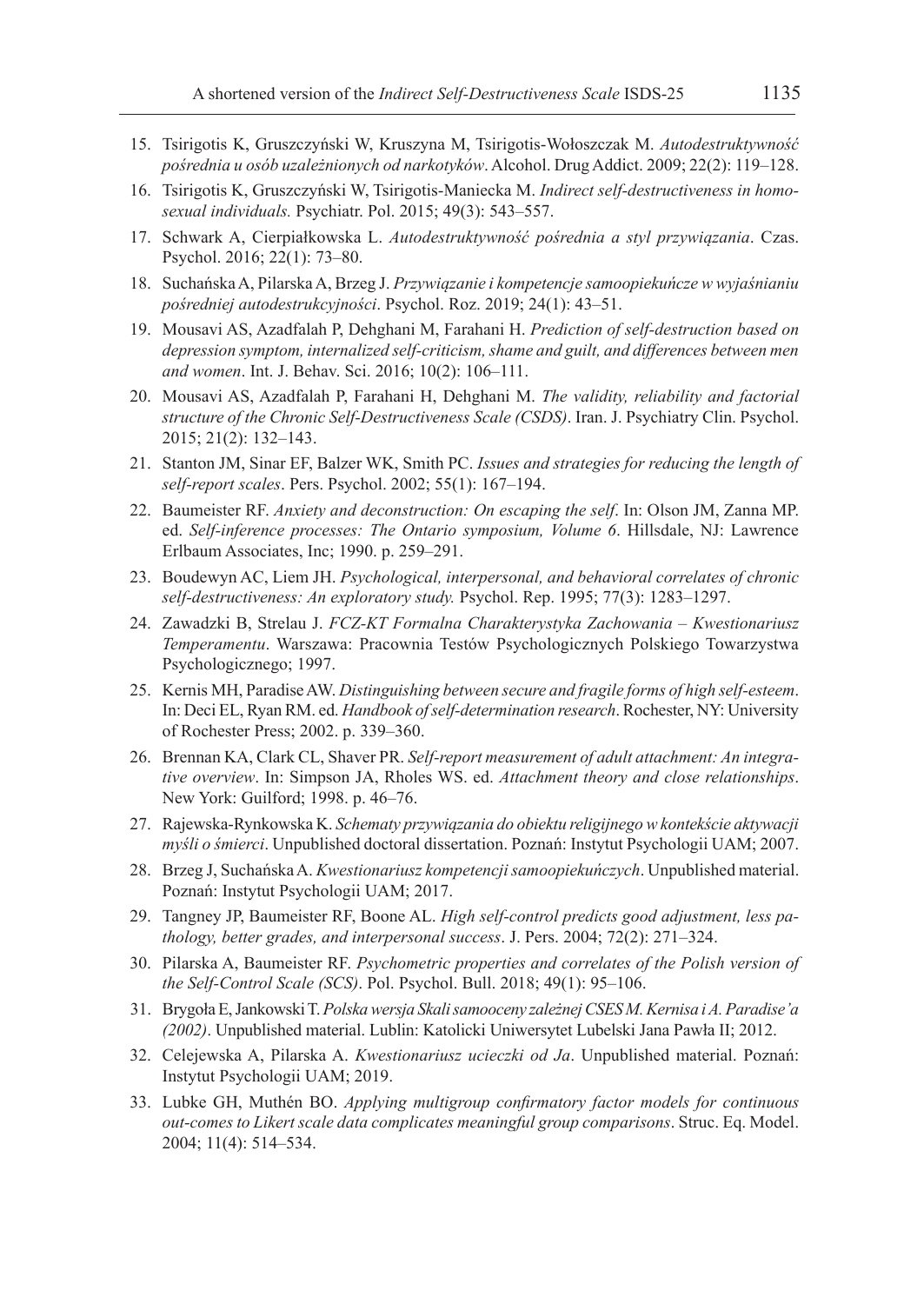- 34. Hu L-t, Bentler PM. *Cutoff criteria for fit indexes in covariance structure analysis: Conventional criteria versus new alternatives*. Struc. Eq. Model. 1999; 6(1): 1–55.
- 35. Marsh H, Hau K, Grayson D. *Goodness of fit in structural equation models*. In: Maydeu-Olivares A, Mcardle JJ. ed. *Contemporary psychometrics: A Festschrift for Roderick P. Mc-Donald*. Mahwah, NJ: Erlbaum; 2005. p. 275–340.
- 36. Reise SP. *The rediscovery of bifactor measurement models*. Multivar. Beh. Res. 2012; 47(5): 667–696.
- 37. Yung Y-F, Thissen D, McLeod LD. *On the relationship between the higher-order factor model and the hierarchical factor model*. Psychometrika 1999; 64(2): 113–128.
- 38. Satorra A. *Scaled and adjusted restricted tests in multisample analysis of moment structures*. In: Heijmans DDH, Pollock DSG, Satorra A. ed. *Innovations in multivariate statistical analysis: A Festschrift for Heinz Neudecker*. Dordrecht: Kluwer Academic Publishers; 2000. p. 233–247.
- 39. Reise SP, Bonifay WE, Haviland MG. *Scoring and modeling psychological measures in the presence of multidimensionality*. J. Pers. Assess. 2013; 95(2): 129–140.
- 40. Frankfort-Nachmias C, Nachmias D. *Metody badawcze w naukach społecznych*. Poznań: Zysk i S-ka; 2001.
- 41. Streiner DL, Norman GR, Cairney J. *Health measurement scales: A practical guide to their*  development and use, 5<sup>th</sup> edition. New York, NY: Oxford University Press; 2015.
- 42. Ziegler M, Kemper CJ, Kruyen P. *Short scales Five misunderstandings and ways to overcome them*. J. Individ. Differ. 2014; 35(4): 185–189.
- 43. Wojciszke B. *Psychologiczne różnice płci*. Wszechświat 2012; 113(1-3): 13–18.

Address: Aleksandra Pilarska Department of Personality Psychology Faculty of Psychology and Cognitive Science Adam Mickiewicz University 60-568 Poznań, Szamarzewskiego Street 89AB e-mail: alpila@amu.edu.pl